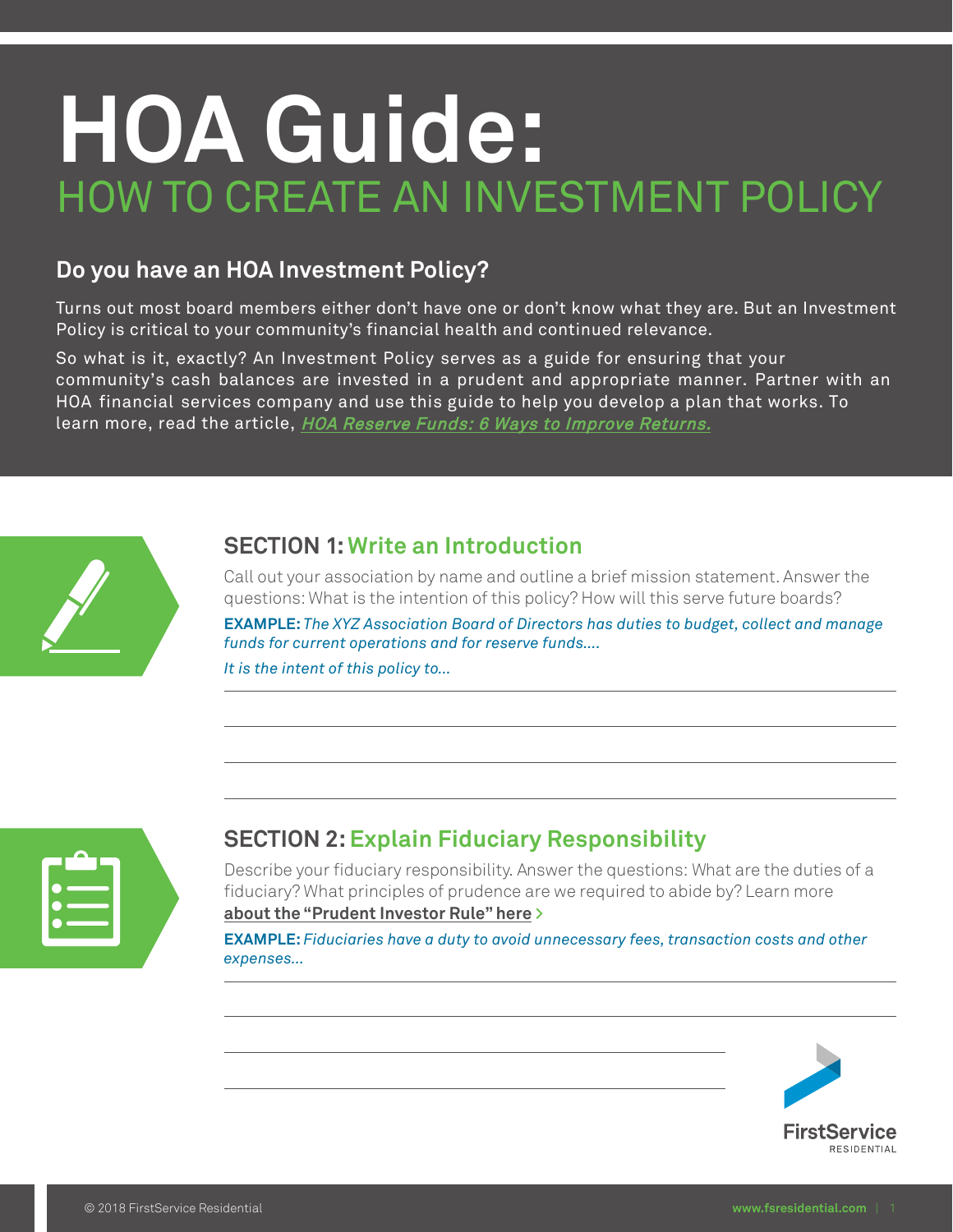

### **SECTION 3:Define Investment Strategy**

Outline your HOA's investment strategy, including the goal. Answer the questions: What is the goal of our investments? What priorities should we have when making investments?

**EXAMPLE:** *All financial assets of the HOA shall be deposited or invested in accordance with…* 



## **SECTION 4: Determine Asset Allocation**

Explain exactly what short-term and long-term investments you will focus on. Answer the questions: Which products will our association invest in? Are these investments in accordance with state and federal laws?

**EXAMPLE:** *Short-term investments shall consist of FDIC-insured accounts…*



### **SECTION 5: Identify Performance Objectives**

Decide on a method of monitoring and reporting investment performance. Answer the question: How will we measure and track performance of our investments?

**EXAMPLE:** *Performance will be measured by ABC Financial Services Company and reported quarterly to the Board…* 



# **SECTION 6: Explain Investment Restrictions**

Identify which products your board and future boards will *not* invest in. Answer the question: Which investments will be prohibited?

**EXAMPLE:** *The following investments will be prohibited: equity or mutual fund investments, commodities…*